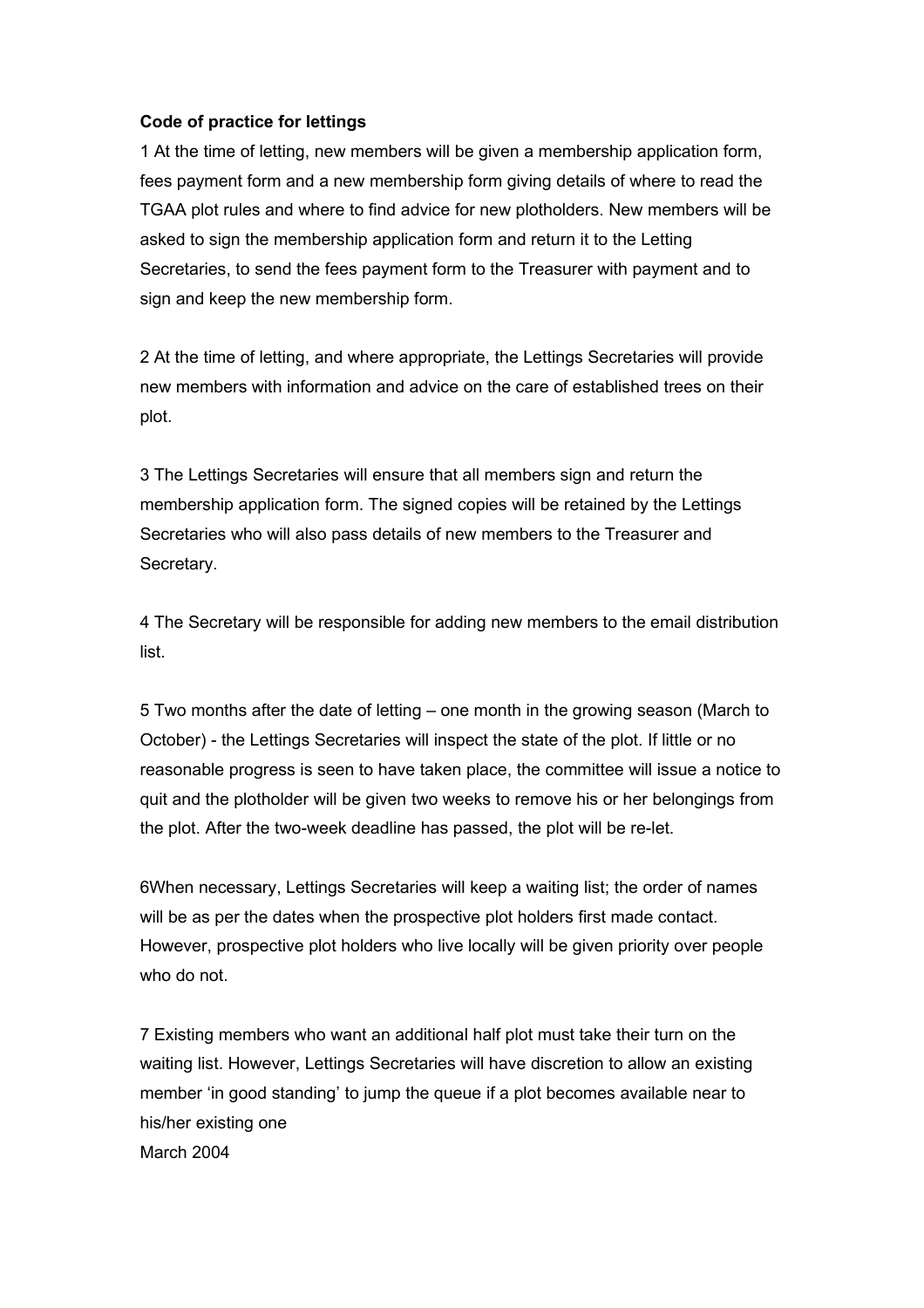#### TRAP GROUNDS ALLOTMENT ASSOCIATION (TGAA)

NEW MEMBERSHIP FORM (to be retained by the new member)

Plot ………………..was let to me……………………………………………………………

by……………………………………………………………….on……………………………

I/we agreed to pay a total of…………made up of a plot fee of ……and membership

fee(s) of…… within one week of the plot being let to me.

I/we agreed to read the TGAA plot rules (in the 'Membership' section of [www.trapgroundallotments.org.uk\)](http://www.trapgroundallotments.org.uk/) and to abide by them.

I/we understand that my plot will be inspected after one month (two months outside the growing season) of it being let to me. I/we also understand that if little or no progress has been made in clearing and/or cultivating my plot, I will be given notice to quit, the plot will be re-let and the fees I have paid may be refunded.

I/we accepted that while I am a member of the TGAA, my contact details will be entered and held on the association's database and my email address added to the TGAA email distribution list.

I/we understand that it is my responsibility to keep the association informed of any changes to my address, telephone number(s) or email address by contacting the TGAA Secretary at [secretary@trapgroundallotments.org.uk](mailto:secretary@trapgroundallotments.org.uk)

Signature(s)…………………………………………………………………………………..

Date……………………………………………………………………………………………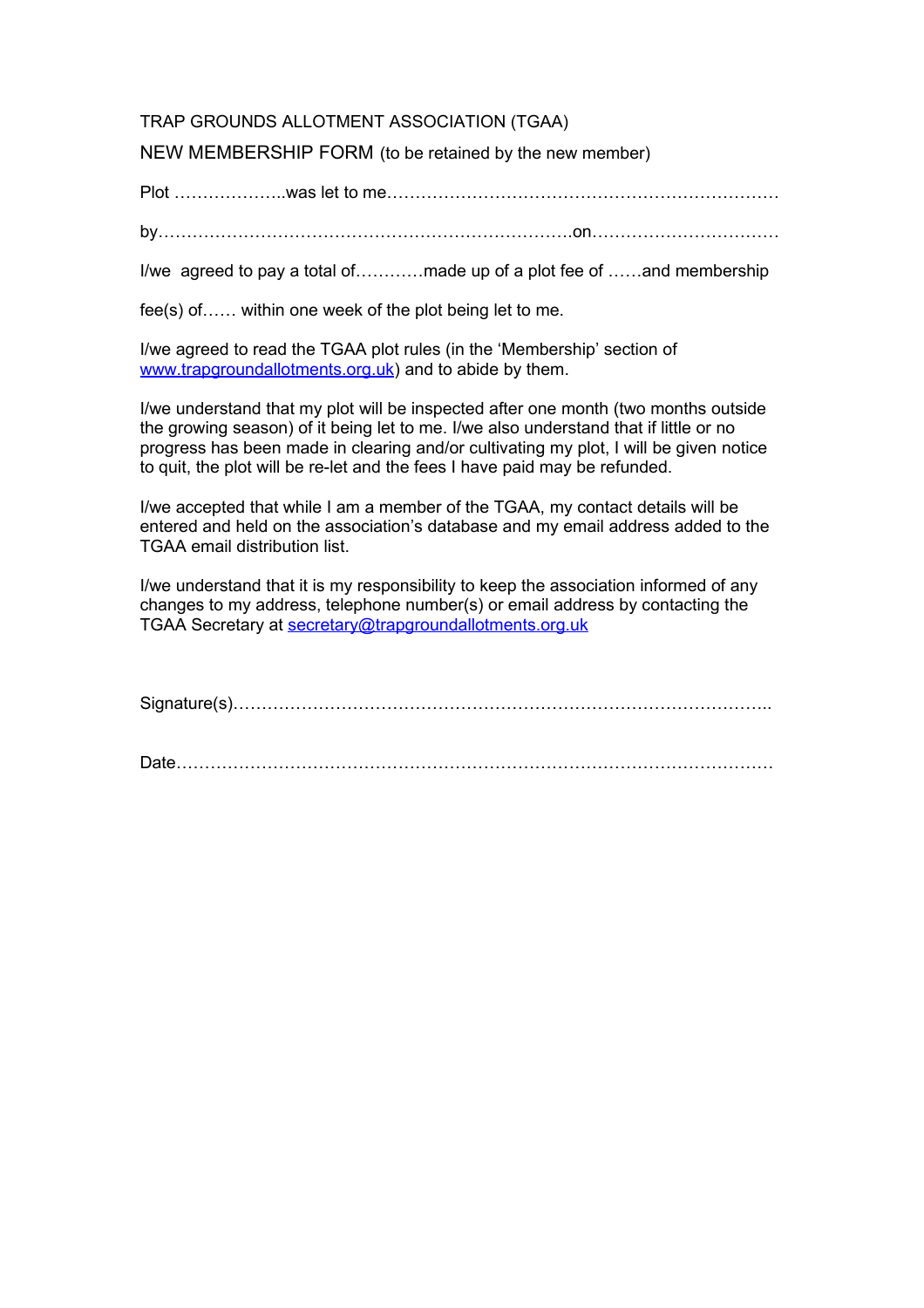## **TRAP GROUNDS ALLOTMENT ASSOCIATION (TGAA)**

MEMBERSHIP APPLICATION FORM (to be retained by the Letting Secretary)

PLOT NUMBER………………………………………………………………………………. NAME OF PLOTHODER ..…………………………………………………………... ADDRESS……………………………………………………………………………………... POSTCODE…………………………………………………………………………………… HOME TELEPHONE…………………………………………………………………………. MOBILE………………………………………………………………………………………... EMAIL………………………………………………………………………………………….. PLOT FEE DUE………………………………………………………………………………. MEMBERSHIP FEE DUE……………………………………………………………………. TOTAL DUE…………………………………………………………………………………… NAME OF JOINT PLOTHOLDER…………..……………………………………………… ADDRESS (if different)………………………………………………………………………. POSTCODE (if different)…………………………………………………………………….. EMAIL………………………………………………………………………………………….. MEMBERSHIP FEE DUE FOR JOINT PLOTHOLDER (if applicable)………………….. DATE PLOT LET LET BY………………………………………………………………………………………….

### DECLARATION

- I/we will read the TGAA plot rules (in the 'Membership' section of [www.trapgroundallotments.org.uk\)](http://www.trapgroundallotments.org.uk/) and agree to abide by them.
- I/we understand that if little or no progress has been made in clearing and/or cultivating my plot within two months of it being let to me – but within one month in the growing season - I will be given notice to quit, the plot will be relet and the fees I have paid may be refunded.
- I/we accept that while I am a member of the TGAA, my contact details will be entered and held on the association's database.
- I/we understand that it is my responsibility to keep the association informed of any changes in my contact details.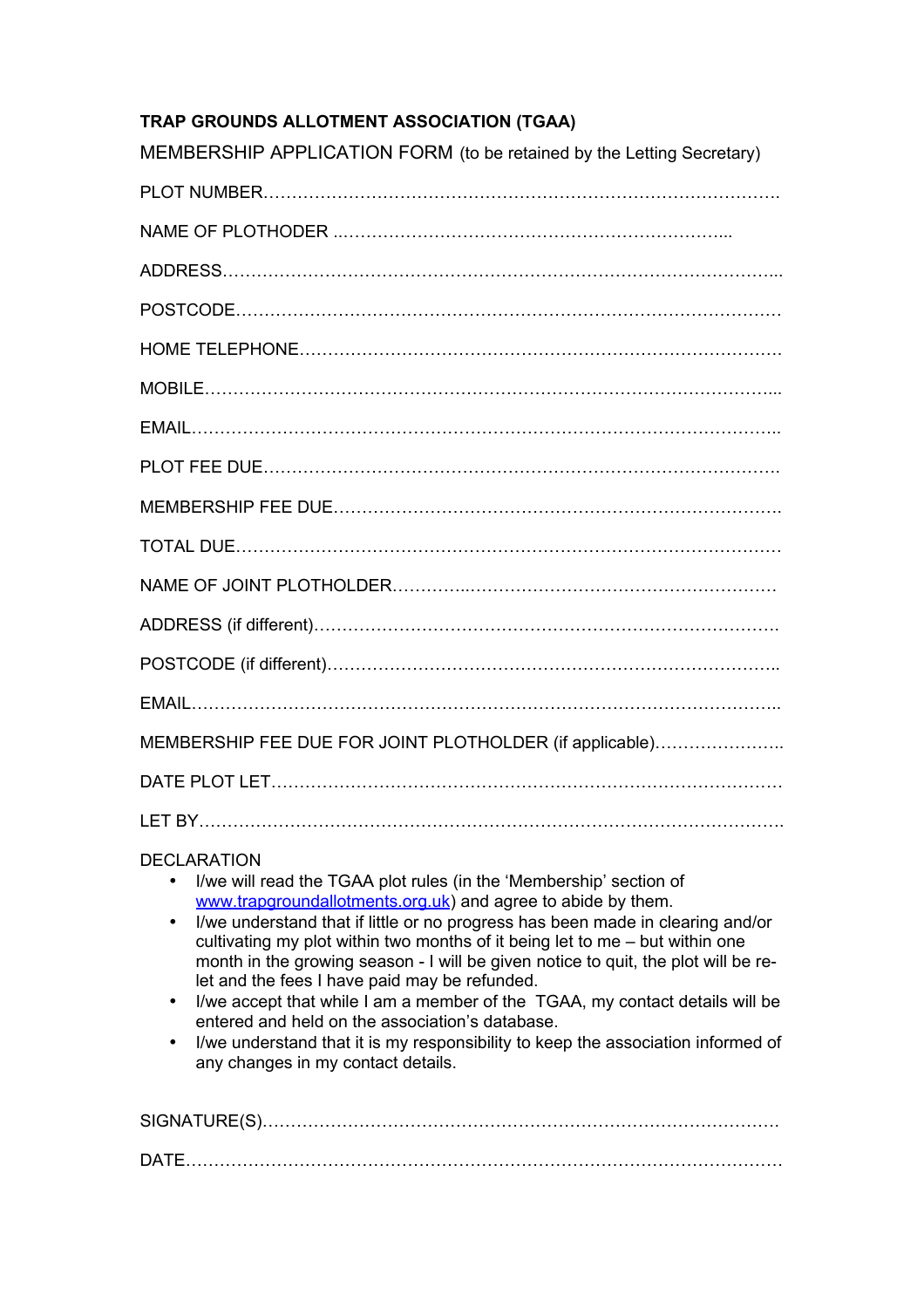#### **TRAP GROUNDS ALLOTMENT ASSOCIATION**

PAYMENT OF PLOT FEE

Please complete this form and send it together with your cheque made payable to 'Trap Ground Allotment Association' or 'TGAA') to the TGAA Treasurer:

If you prefer to pay by bank transfer or direct payment, make payments quoting a plot number and surname as the reference to: Royal Bank of Scotland Sort Code Account Number Account Name: Trap Ground Allotment Association (TGAA) Please also send an email to the TGAA Treasurer giving the reference used, amount transferred and the date of the transfer.

Note that members using the Cooperative Bank should use the Bill Payment procedure and **not** a Funds Transfer (which does not allow any reference).

| MEMBERSHIP FEE DUE FOR JOINT PLOTHOLDER (if applicable) |
|---------------------------------------------------------|
|                                                         |
|                                                         |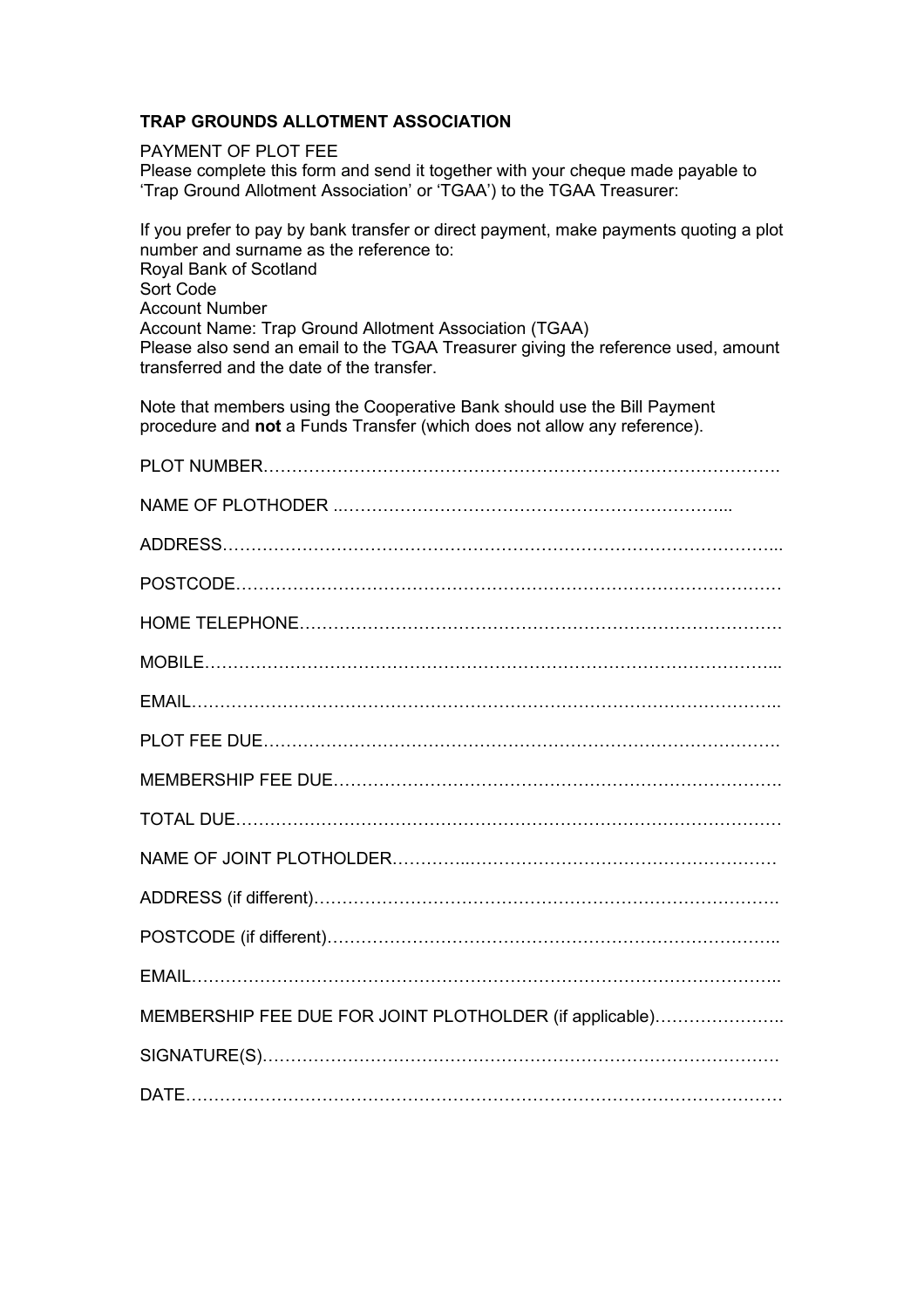#### **Quit letter for new members**

Date Dear Plot number

We are writing to you on behalf of the Trap Grounds Allotment Association about the plot that was let to you on [date plot was let]. As agreed when you signed the new membership form at the time of letting, the plot was inspected one month after being let to you.

This inspection showed that very little or no progress has been made in clearing and/or cultivating the plot. The committee is therefore issuing you with notice to quit.

Please remove any tools, plants and any other belongings by [two weeks from date of letter] when the plot will be re-let.

Yours sincerely

Name, telephone number and email Name, telephone number and email Lettings Secretaries on behalf of the TGAA Committee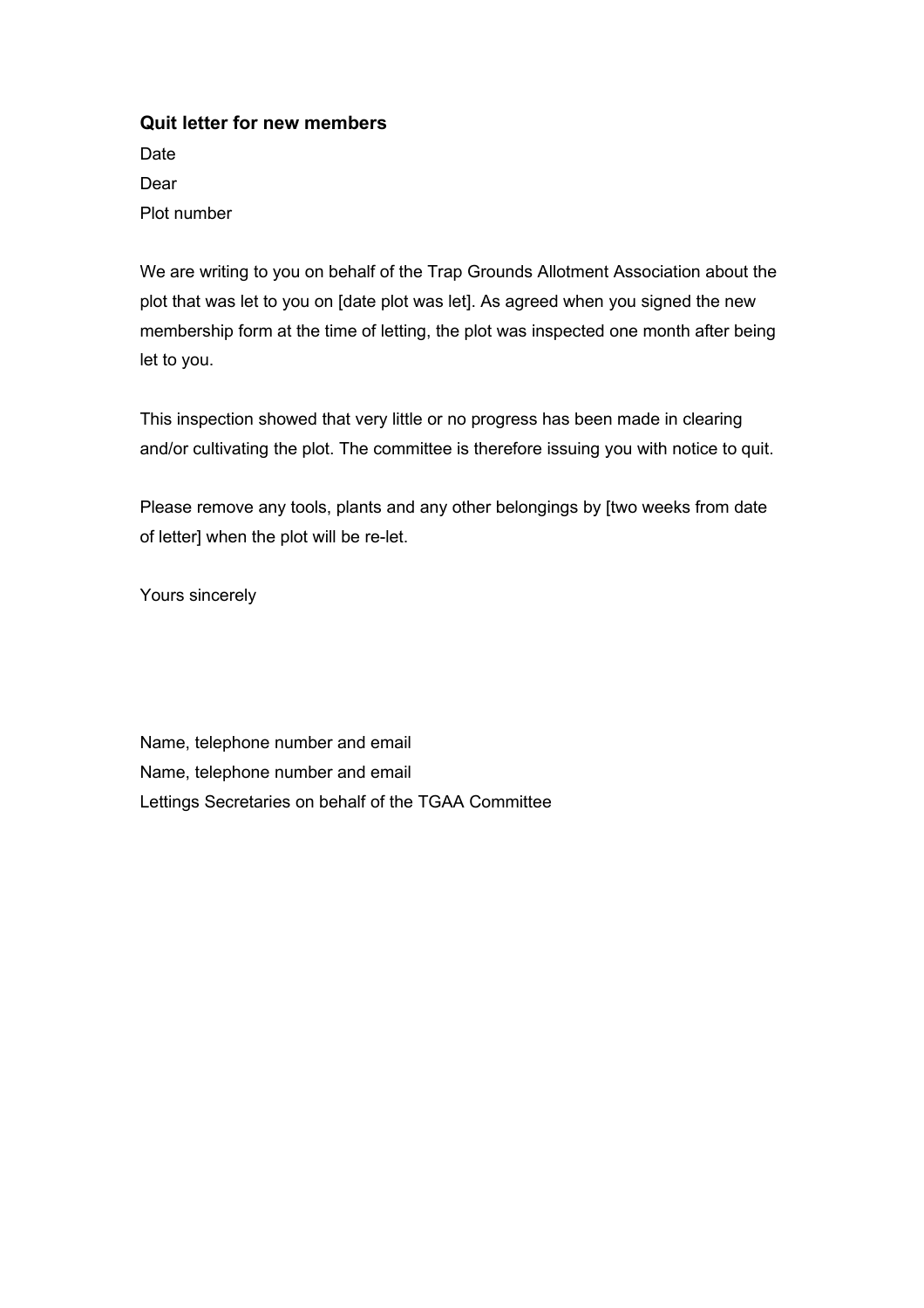#### **Warning letter to existing members**

Date Dear Plot number

We are writing to you on behalf of the Trap Grounds Allotment Association following the committee's recent plot inspection. This showed that your plot is not in a reasonable state of cultivation and is also suffering from a surplus of invasive weeds – such as couch grass, nettles, docks, dandelions, thistles and ground elder - which should be removed as soon as possible before they spread. Please take steps to clear these invasive weeds which are causing a nuisance to other plotholders and to bring your plot into a proper state of cultivation by [one month from the date of the letter] at the very latest.

We will re-inspect the plot in a month's time and if there has been little or no progress in clearing the weeds, and little or no sign of cultivation, the committee will either ask you to give up part of your plot or issue you with a notice to quit and the plot will be re-let to someone on our growing waiting list.

We always try to be considerate of any problems you may have so if, for any reason, you are unable to cultivate your plot this season would you **please contact one of us directly** as soon as possible using the contact details given below.

Yours sincerely,

Name, telephone number and email Name, telephone number and email Lettings Secretaries on behalf of the TGAA Committee